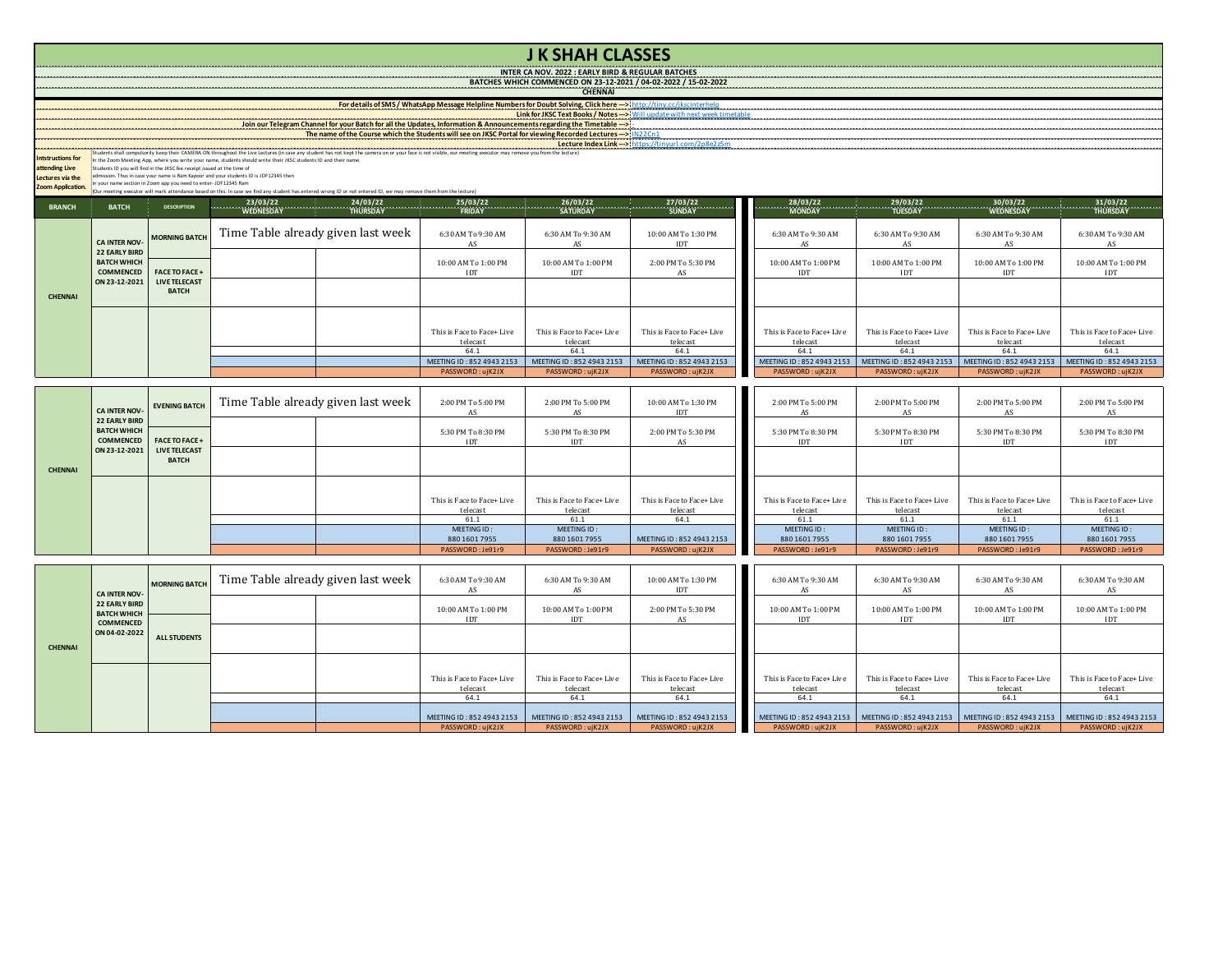|                                                                                                                                                                                                                                                                                                                                                                        |                                                                                                                      |                      |  |                                                                                                                        |                                        | <b>J K SHAH CLASSES</b>                |                                                                                                                                                                                                 |                                        |                                                                                 |                                        |                                        |  |  |
|------------------------------------------------------------------------------------------------------------------------------------------------------------------------------------------------------------------------------------------------------------------------------------------------------------------------------------------------------------------------|----------------------------------------------------------------------------------------------------------------------|----------------------|--|------------------------------------------------------------------------------------------------------------------------|----------------------------------------|----------------------------------------|-------------------------------------------------------------------------------------------------------------------------------------------------------------------------------------------------|----------------------------------------|---------------------------------------------------------------------------------|----------------------------------------|----------------------------------------|--|--|
|                                                                                                                                                                                                                                                                                                                                                                        | INTER CA NOV. 2022 : EARLY BIRD & REGULAR BATCHES<br>BATCHES WHICH COMMENCED ON 23-12-2021 / 04-02-2022 / 15-02-2022 |                      |  |                                                                                                                        |                                        |                                        |                                                                                                                                                                                                 |                                        |                                                                                 |                                        |                                        |  |  |
|                                                                                                                                                                                                                                                                                                                                                                        |                                                                                                                      |                      |  |                                                                                                                        |                                        |                                        |                                                                                                                                                                                                 |                                        |                                                                                 |                                        |                                        |  |  |
|                                                                                                                                                                                                                                                                                                                                                                        |                                                                                                                      |                      |  |                                                                                                                        |                                        |                                        | For details of SMS / WhatsApp Message Helpline Numbers for Doubt Solving, Click here >>http://tiny.cc/ikscinterhelp<br>Link for JKSC Text Books / Notes >> Will update with next week timetable |                                        |                                                                                 |                                        |                                        |  |  |
|                                                                                                                                                                                                                                                                                                                                                                        |                                                                                                                      |                      |  | Join our Telegram Channel for your Batch for all the Updates, Information & Announcements regarding the Timetable -->! |                                        |                                        |                                                                                                                                                                                                 |                                        |                                                                                 |                                        |                                        |  |  |
|                                                                                                                                                                                                                                                                                                                                                                        |                                                                                                                      |                      |  |                                                                                                                        |                                        |                                        |                                                                                                                                                                                                 |                                        |                                                                                 |                                        |                                        |  |  |
| contrast and construction of the construction of the construction of the construction of the construction of the construction of the construction of the construction of the construction of the construction of the construct<br><b>Intstructions for</b>                                                                                                             |                                                                                                                      |                      |  |                                                                                                                        |                                        |                                        |                                                                                                                                                                                                 |                                        |                                                                                 |                                        |                                        |  |  |
| n the Zoom Meeting App, where you write your name, students should write their JKSC students ID and their name.<br>attending Live<br>Students ID you will find in the JKSC fee receipt issued at the time of                                                                                                                                                           |                                                                                                                      |                      |  |                                                                                                                        |                                        |                                        |                                                                                                                                                                                                 |                                        |                                                                                 |                                        |                                        |  |  |
| admission. Thus in case your name is Ram Kapoor and your students ID is JDF12345 then<br>Lectures via the<br>n your name section in Zoom app you need to enter-JDF12345 Ram<br>Zoom Application.<br>(Our meeting executor will mark attendance based on this. In case we find any student has entered wrong ID or not entered ID, we may remove them from the lecture) |                                                                                                                      |                      |  |                                                                                                                        |                                        |                                        |                                                                                                                                                                                                 |                                        |                                                                                 |                                        |                                        |  |  |
|                                                                                                                                                                                                                                                                                                                                                                        |                                                                                                                      |                      |  |                                                                                                                        |                                        |                                        |                                                                                                                                                                                                 |                                        |                                                                                 |                                        |                                        |  |  |
| <b>BRANCH</b>                                                                                                                                                                                                                                                                                                                                                          | <b>BATCH</b>                                                                                                         | <b>DESCRIPTION</b>   |  |                                                                                                                        |                                        |                                        |                                                                                                                                                                                                 |                                        | $28/03/22$<br>$30/03/22$<br>MONDAY TUESDAY TUESDAY WEDNESDAY WEDNESDAY THURSDAY |                                        |                                        |  |  |
|                                                                                                                                                                                                                                                                                                                                                                        |                                                                                                                      |                      |  |                                                                                                                        |                                        |                                        |                                                                                                                                                                                                 |                                        |                                                                                 |                                        |                                        |  |  |
|                                                                                                                                                                                                                                                                                                                                                                        | <b>EVENING BATCH</b><br><b>CA INTER NOV-</b>                                                                         |                      |  | Time Table already given last week                                                                                     | 2:00 PM To 5:00 PM                     | 2:00 PM To 5:00 PM                     | 10:00 AM To 1:30 PM                                                                                                                                                                             | 2:00 PM To 5:00 PM                     | 2:00 PM To 5:00 PM                                                              | 2:00 PM To 5:00 PM                     | 2:00 PM To 5:00 PM                     |  |  |
|                                                                                                                                                                                                                                                                                                                                                                        |                                                                                                                      |                      |  |                                                                                                                        | AS                                     | AS                                     | IDT                                                                                                                                                                                             | AS                                     | AS                                                                              | AS                                     | AS                                     |  |  |
|                                                                                                                                                                                                                                                                                                                                                                        | <b>22 EARLY BIRD</b><br><b>BATCH WHICH</b>                                                                           |                      |  |                                                                                                                        | 5:30 PM To 8:30 PM                     | 5:30 PM To 8:30 PM                     | 2:00 PM To 5:30 PM                                                                                                                                                                              | 5:30 PM To 8:30 PM                     | 5:30 PM To 8:30 PM                                                              | 5:30 PM To 8:30 PM                     | 5:30 PM To 8:30 PM                     |  |  |
|                                                                                                                                                                                                                                                                                                                                                                        | <b>COMMENCED</b>                                                                                                     |                      |  |                                                                                                                        | <b>IDT</b>                             | <b>IDT</b>                             | AS                                                                                                                                                                                              | <b>IDT</b>                             | <b>IDT</b>                                                                      | <b>IDT</b>                             | <b>IDT</b>                             |  |  |
|                                                                                                                                                                                                                                                                                                                                                                        | ON 04-02-2022                                                                                                        | <b>EVENING BATCH</b> |  |                                                                                                                        |                                        |                                        |                                                                                                                                                                                                 |                                        |                                                                                 |                                        |                                        |  |  |
| <b>CHENNAI</b>                                                                                                                                                                                                                                                                                                                                                         |                                                                                                                      |                      |  |                                                                                                                        |                                        |                                        |                                                                                                                                                                                                 |                                        |                                                                                 |                                        |                                        |  |  |
|                                                                                                                                                                                                                                                                                                                                                                        |                                                                                                                      |                      |  |                                                                                                                        |                                        |                                        |                                                                                                                                                                                                 |                                        |                                                                                 |                                        |                                        |  |  |
|                                                                                                                                                                                                                                                                                                                                                                        |                                                                                                                      |                      |  |                                                                                                                        | This is Face to Face+ Live<br>telecast | This is Face to Face+ Live<br>telecast | This is Face to Face+ Live<br>telecast                                                                                                                                                          | This is Face to Face+ Live<br>telecast | This is Face to Face+ Live<br>telecast                                          | This is Face to Face+ Live<br>telecast | This is Face to Face+ Live<br>telecast |  |  |
|                                                                                                                                                                                                                                                                                                                                                                        |                                                                                                                      |                      |  |                                                                                                                        | 61.1<br>MEETING ID:                    | 61.1<br>MEETING ID:                    | 64.1                                                                                                                                                                                            | 61.1<br>MEETING ID:                    | 61.1<br>MEETING ID:                                                             | 61.1<br>MEETING ID:                    | 61.1<br>MEETING ID:                    |  |  |
|                                                                                                                                                                                                                                                                                                                                                                        |                                                                                                                      |                      |  |                                                                                                                        | 880 1601 7955                          | 880 1601 7955                          | MEETING ID: 852 4943 2153                                                                                                                                                                       | 880 1601 7955                          | 880 1601 7955                                                                   | 880 1601 7955                          | 880 1601 7955                          |  |  |
|                                                                                                                                                                                                                                                                                                                                                                        |                                                                                                                      |                      |  |                                                                                                                        | PASSWORD: Je91r9                       | PASSWORD: Je91r9                       | PASSWORD: uiK2JX                                                                                                                                                                                | PASSWORD: Je91r9                       | PASSWORD: Je91r9                                                                | PASSWORD: Je91r9                       | PASSWORD: Je91r9                       |  |  |
|                                                                                                                                                                                                                                                                                                                                                                        |                                                                                                                      |                      |  |                                                                                                                        |                                        |                                        |                                                                                                                                                                                                 |                                        |                                                                                 |                                        |                                        |  |  |
|                                                                                                                                                                                                                                                                                                                                                                        |                                                                                                                      | <b>MORNING BATCH</b> |  | Time Table already given last week                                                                                     | 6:30 AM To 9:30 AM<br>AS               | 6:30 AM To 9:30 AM                     | 10:00 AM To 1:30 PM<br><b>IDT</b>                                                                                                                                                               | 6:30 AM To 9:30 AM<br>AS               | 6:30 AM To 9:30 AM                                                              | 6:30 AM To 9:30 AM                     | 6:30 AM To 9:30 AM                     |  |  |
|                                                                                                                                                                                                                                                                                                                                                                        | <b>CA INTER NOV-</b><br><b>22 REGULAR</b>                                                                            |                      |  |                                                                                                                        |                                        | AS                                     |                                                                                                                                                                                                 |                                        | AS                                                                              | AS                                     | AS                                     |  |  |
|                                                                                                                                                                                                                                                                                                                                                                        | <b>BATCH WHICH</b>                                                                                                   |                      |  |                                                                                                                        | 10:00 AM To 1:00 PM                    | 10:00 AM To 1:00 PM                    | 2:00 PM To 5:30 PM                                                                                                                                                                              | 10:00 AM To 1:00 PM                    | 10:00 AM To 1:00 PM                                                             | 10:00 AM To 1:00 PM                    | 10:00 AM To 1:00 PM                    |  |  |
|                                                                                                                                                                                                                                                                                                                                                                        | <b>COMMENCED</b><br>ON 15-02-2022                                                                                    |                      |  |                                                                                                                        | IDT                                    | IDT                                    | AS                                                                                                                                                                                              | <b>IDT</b>                             | IDT                                                                             | IDT                                    | <b>IDT</b>                             |  |  |

This is  $\mathop{\sf Face}$  to  $\mathop{\sf Face+}$  Live  $\frac{\text{telecast}}{64.1}$ 

This is  $\mathop{\sf Face}$  to  $\mathop{\sf Face+}$  Live telecast<br> $64.1$ 

This is Face to Face+ Live  $\frac{\text{telecast}}{64.1}$ 

64.1 64.1 64.1 64.1 64.1 64.1 64.1 MEETING ID : 852 4943 2153 MEETING ID : 852 4943 2153 MEETING ID : 852 4943 2153 MEETING ID : 852 4943 2153 MEETING ID : 852 4943 2153 MEETING ID : 852 4943 2153 MEETING ID : 852 4943 2153 MEETING ID : 852 4943 2153 MEETIN PASSWORD :ujK2JX | PASSWORD :ujK2JX | PASSWORD :ujK2JX | PASSWORD :ujK2JX | PASSWORD :ujK2JX | PASSWORD :ujK2JX | PASSWORD :ujK2JX

This is Face to Face+ Live  $\frac{\text{telecast}}{64.1}$ 

This is  $\mathop{\sf Face}$  to  $\mathop{\sf Face+}\nolimits$  Live telecast<br> $64.1$ 

This is Face to Face+ Live telecast<br> $64.1$ 

This is Face to Face+ Live  $\,$  $\frac{\text{telecast}}{64.1}$ 

**CHENNAI**